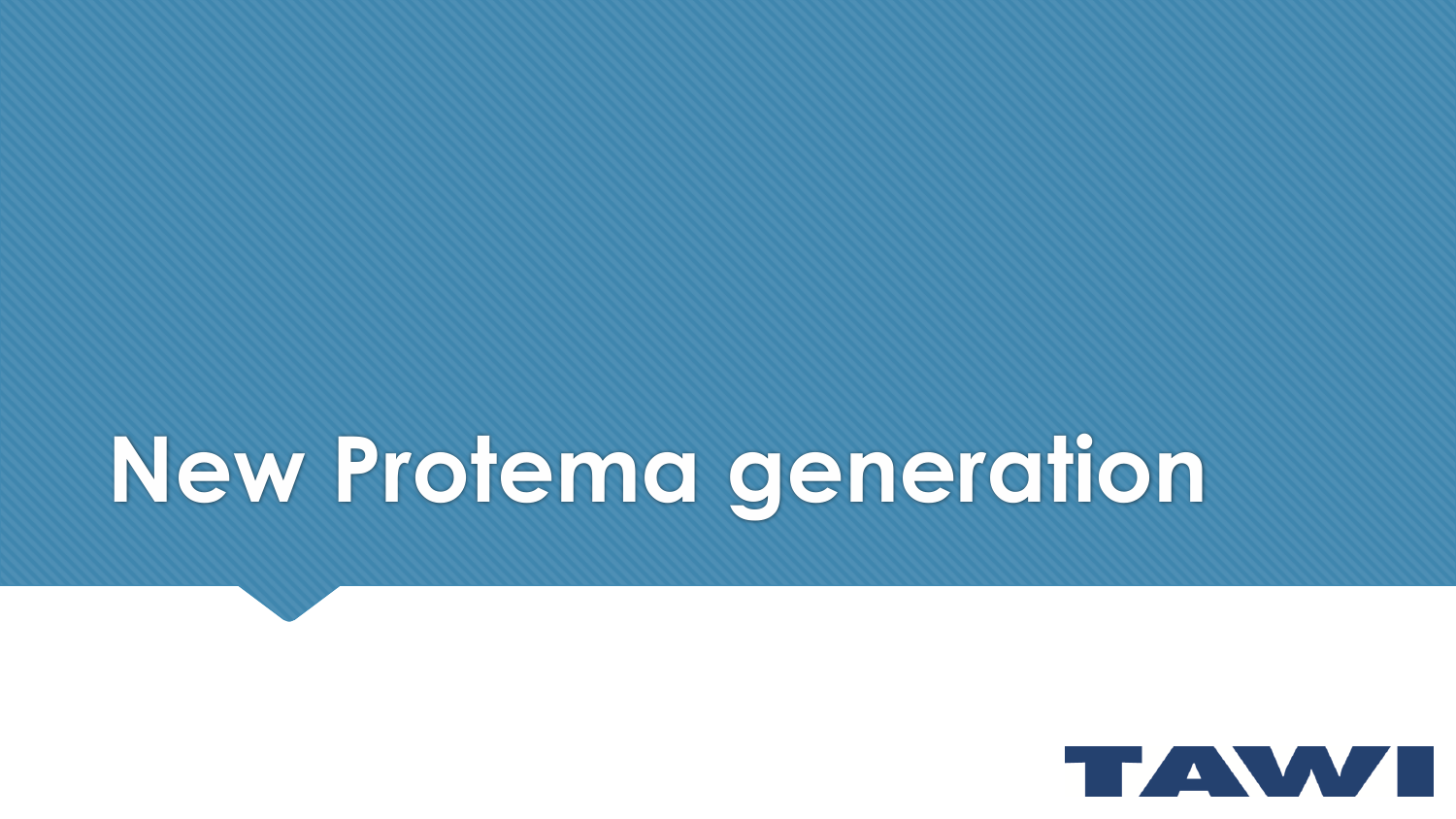

**Safety Flexibility Quality Reliability User friendly**

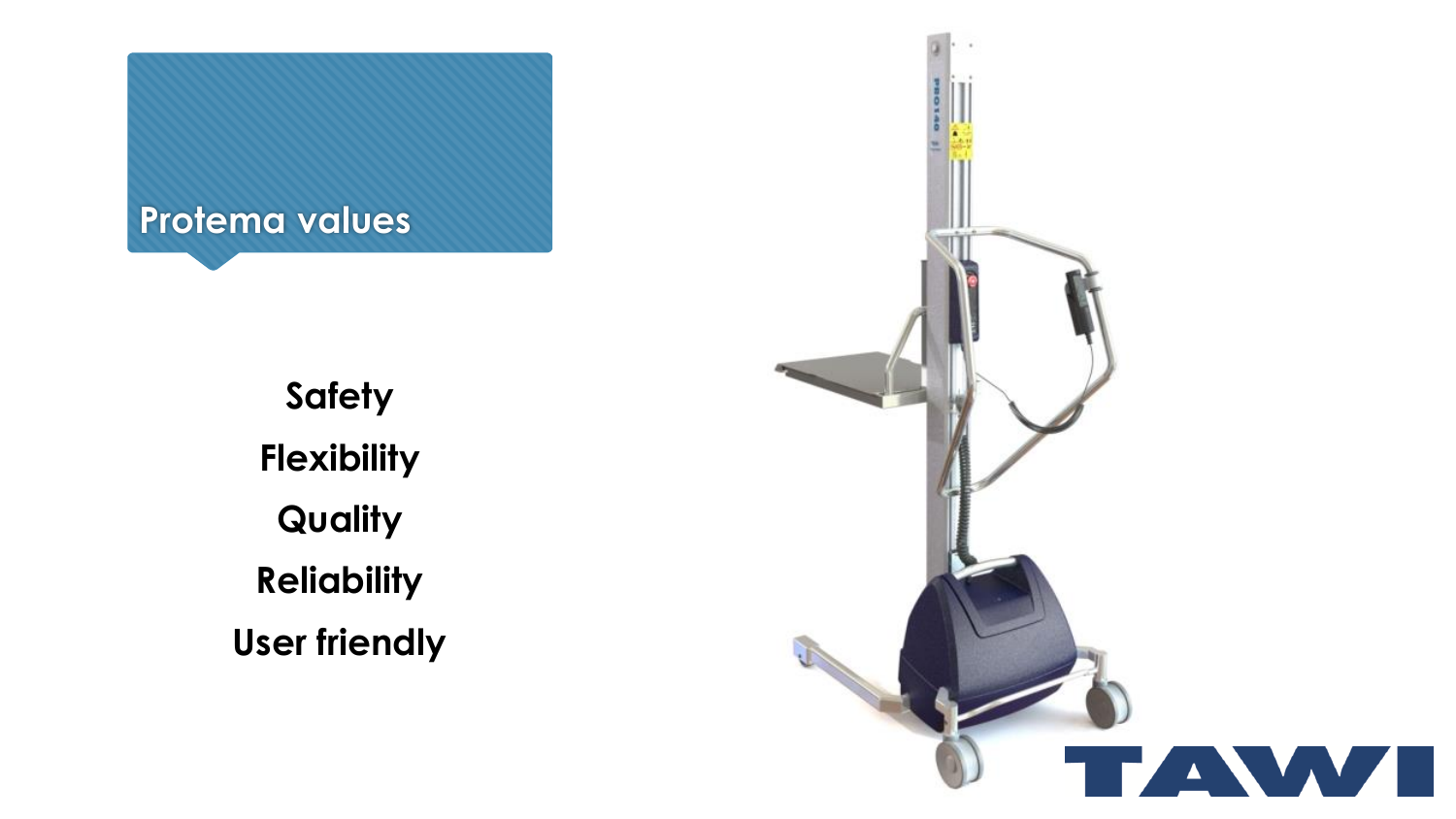### **The complete range 40-250kg**

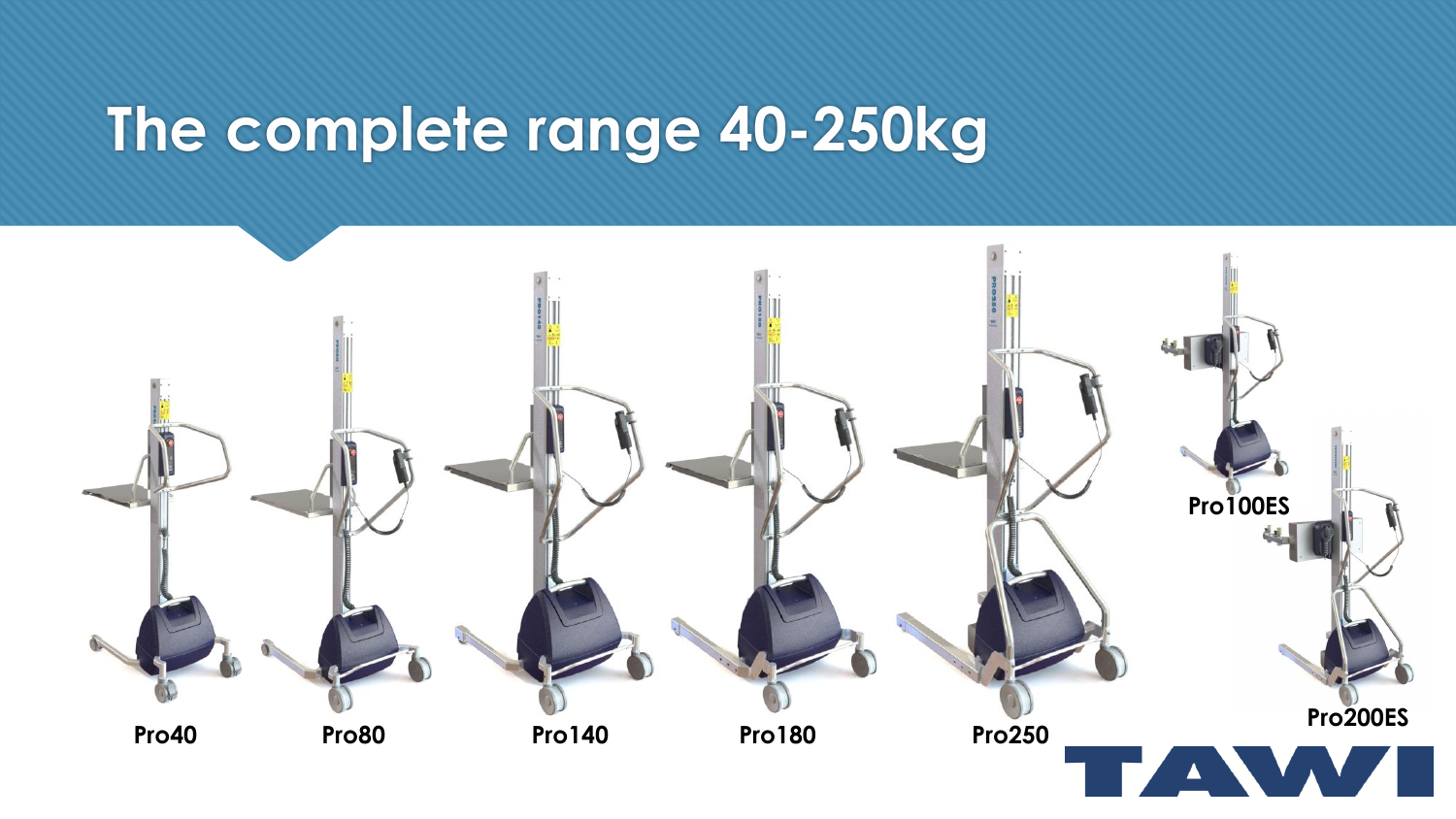

### **Modularity**



All models are modular built, which will enable us to customize every unit in a simple and fast way.

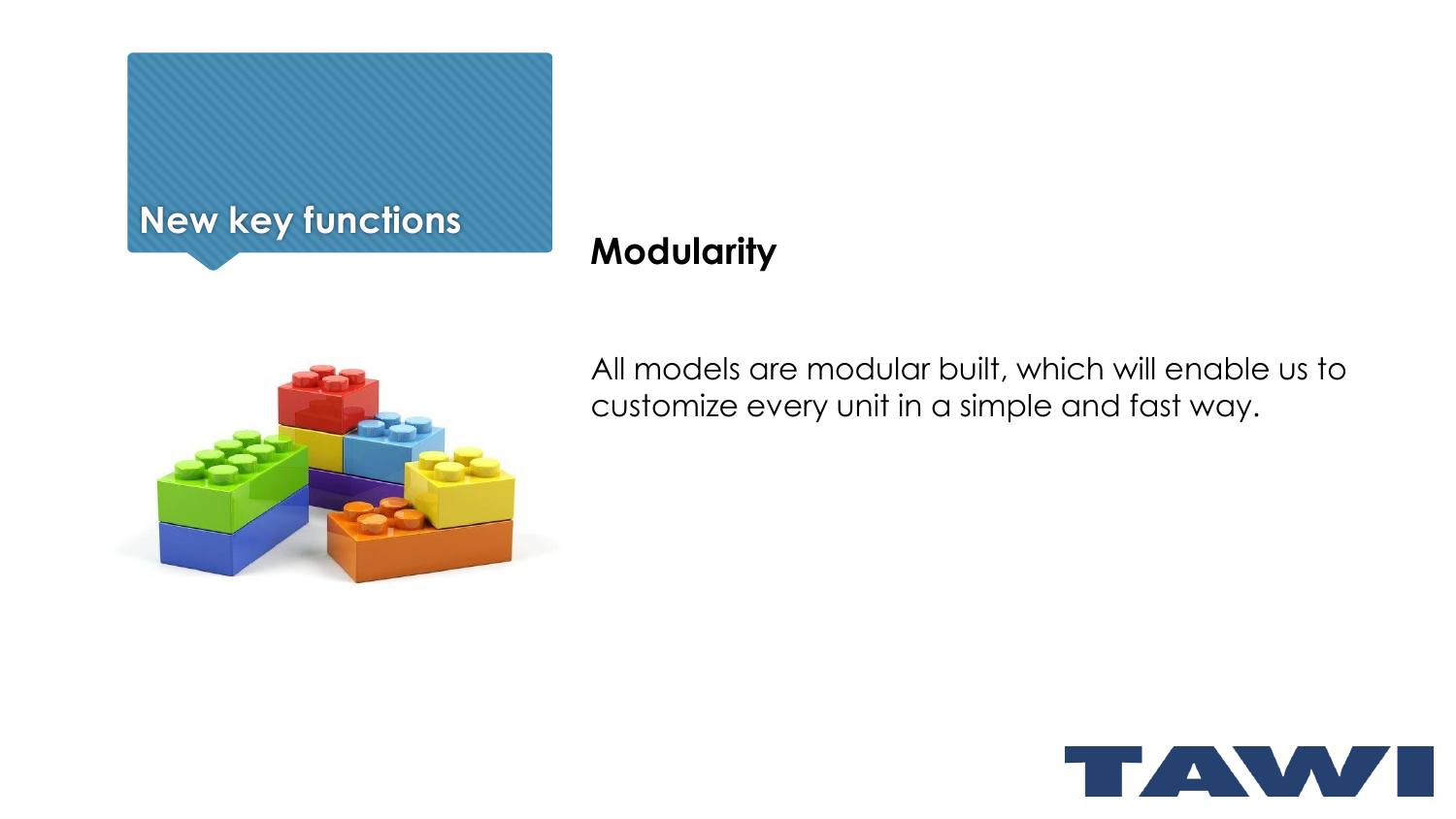### **New key functions**



### **SmartPack**

All models are equipped with a removable battery pack a.k.a. SmartPack

Quick change of battery pack without disconnecting any cables

Can be charged in/out of unit

Integrated intelligent charger

Clear multi color LED charge indicator

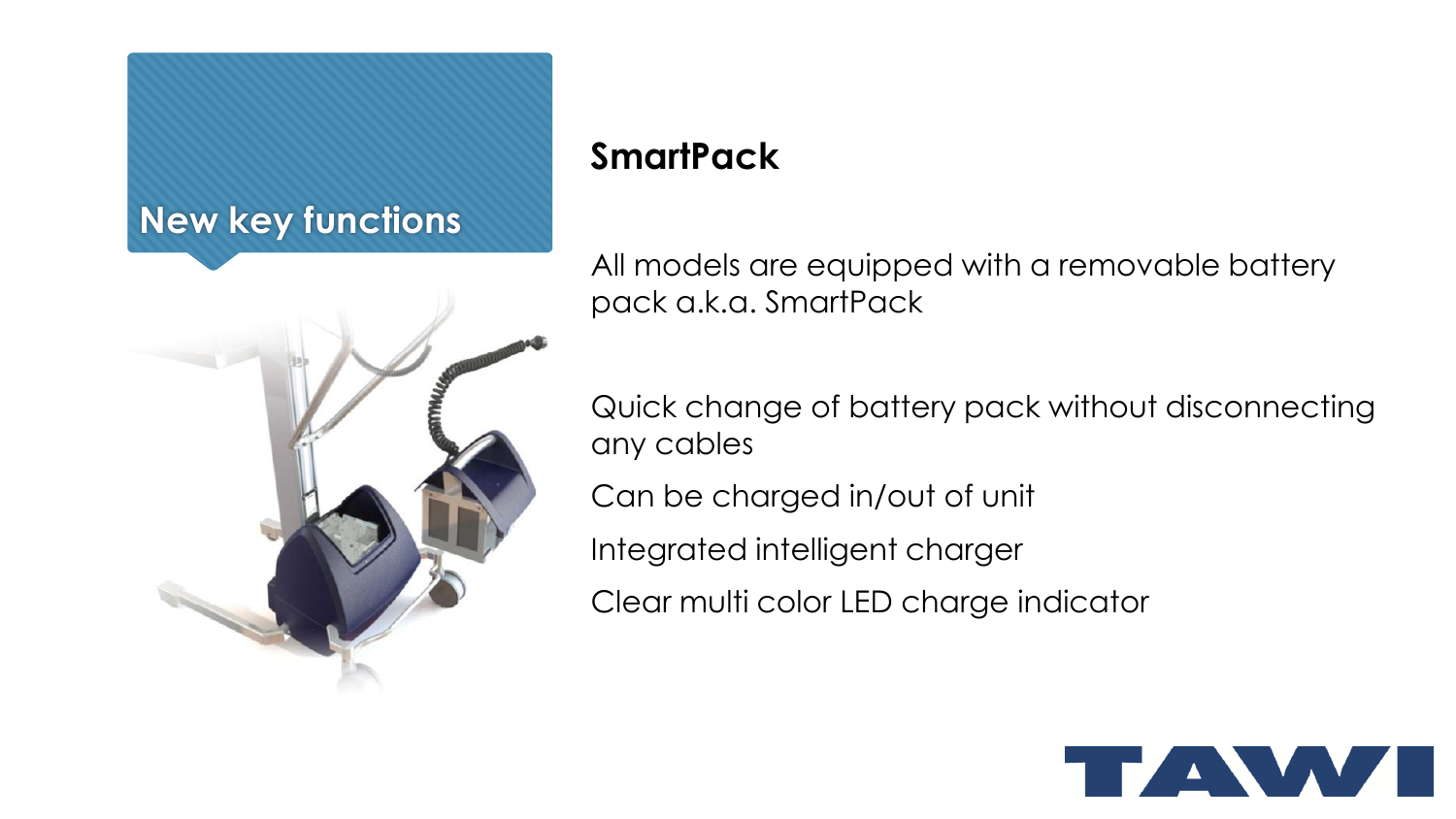### **New key functions SafeDrive**



All models equipped with SafeDrive, which will prevent the unit from tilting when hitting any object on descent

Also are all models now equipped with belt drive, which should make unit more silent and less grease

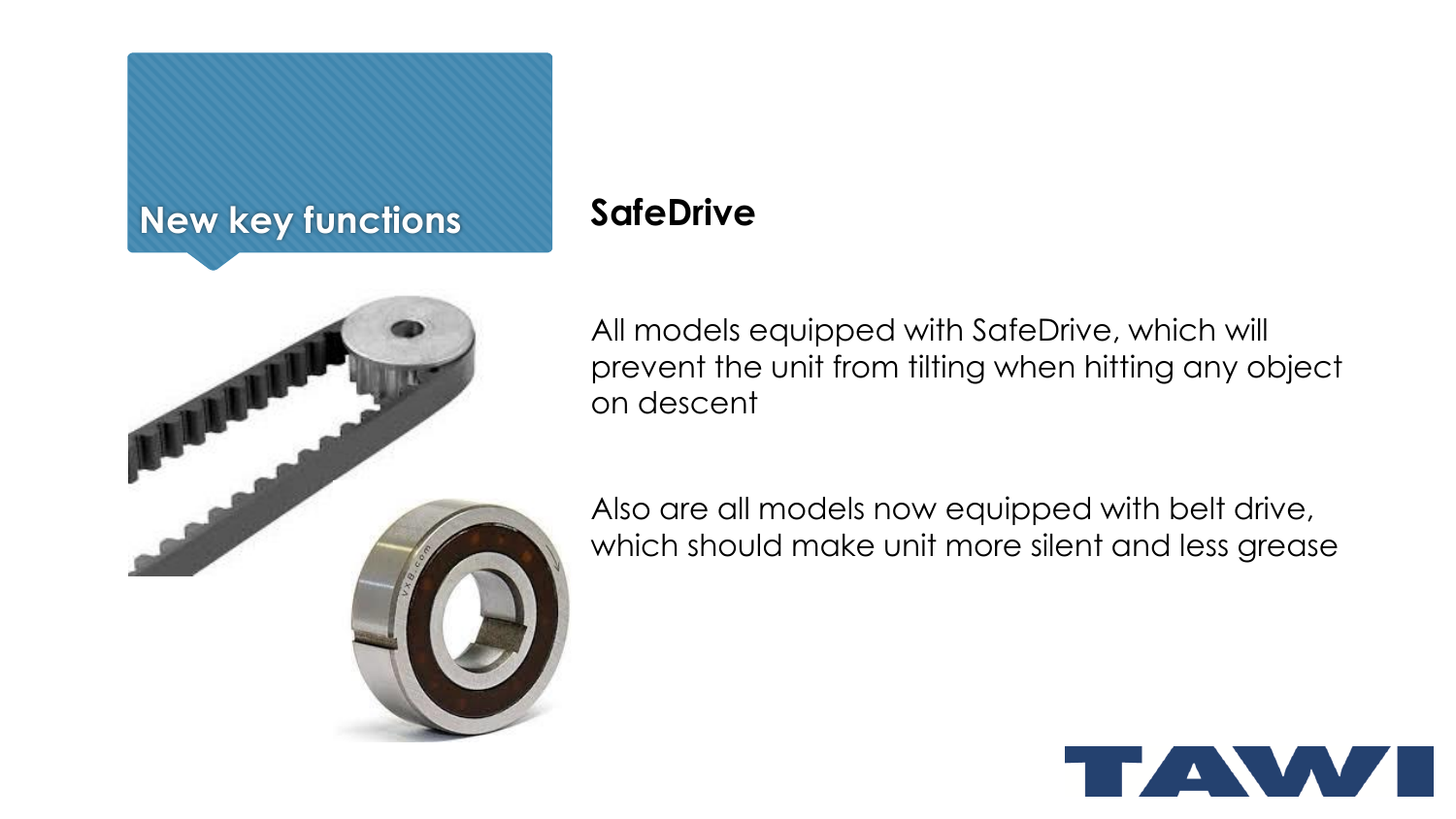

### **Design**

All models have same design and are built in same way, which will make service and selling easier

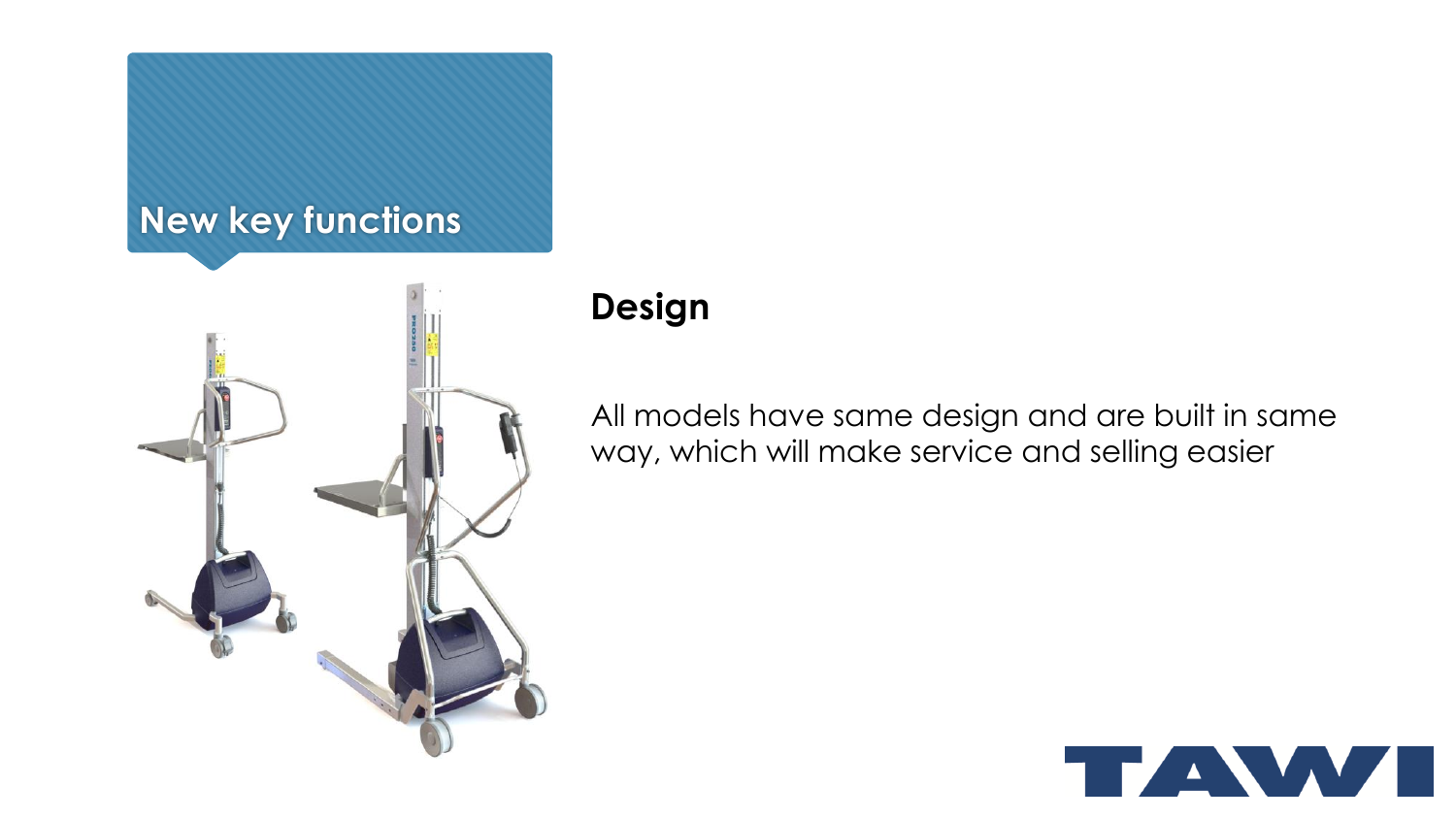### **New key functions**



### **Tooling**

Same type of tooling for all models. Which make it easier to use standard tools

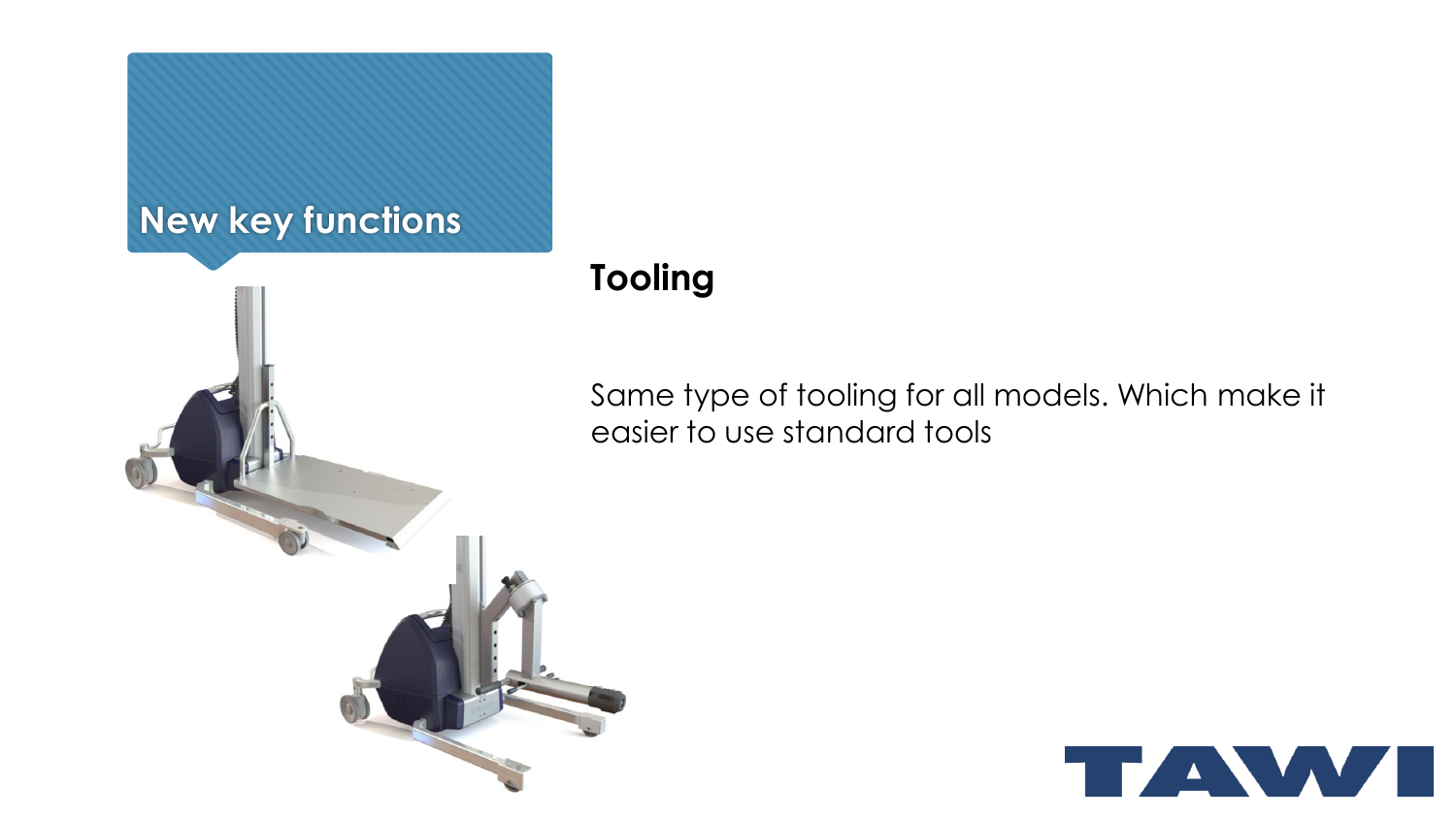## **Features**



#### **Central brake function**

- Directional lock
- **Neutral**
- Total brake
- Standard on all unit (not Pro40)

#### **Clear operator panel**

- Emergency switch
- Battery indicator in 3 color LED
- On/off switch
- Prepared for tool operations
- Detachable hand control with 2 speed function (not Pro40)



#### **Adjustable legs**

- Standard feature on Pro80 & 140
- Adjustable 150mm on each side

#### **Different standard heights**

- Easy to change heights between the standard heights.
- Higher then standard on request

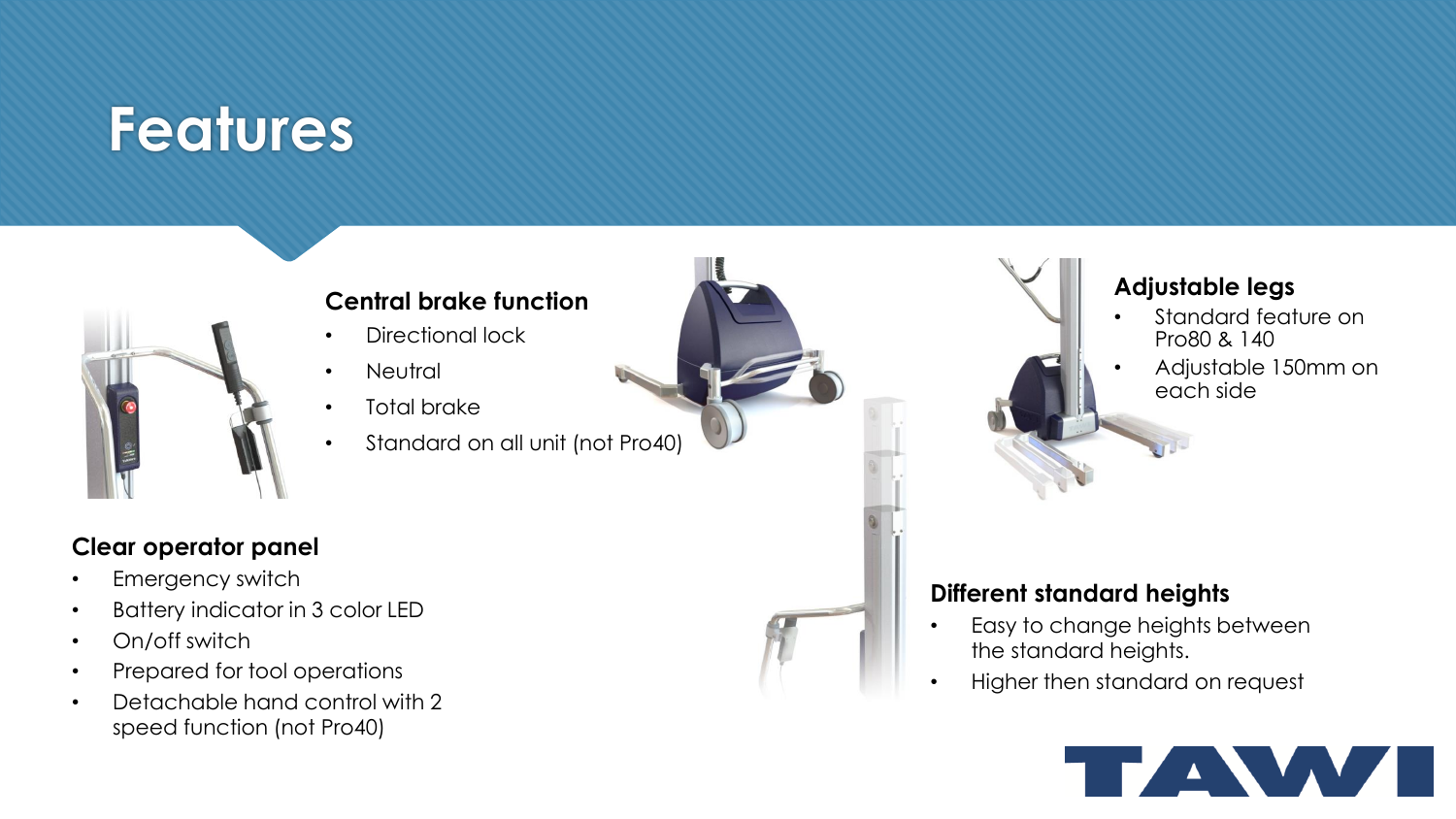



**Control box on mast with clear** 



**Ergonomic adjustable handlebar for easy operation**

**Easy access to controls**

**Hand control attached on handlebar will enable operations while steering**

**High quality and robust wheels for smooth and simple transportation of the lifter with and without load**

**Central brake for quick,safe and easy brake function.**

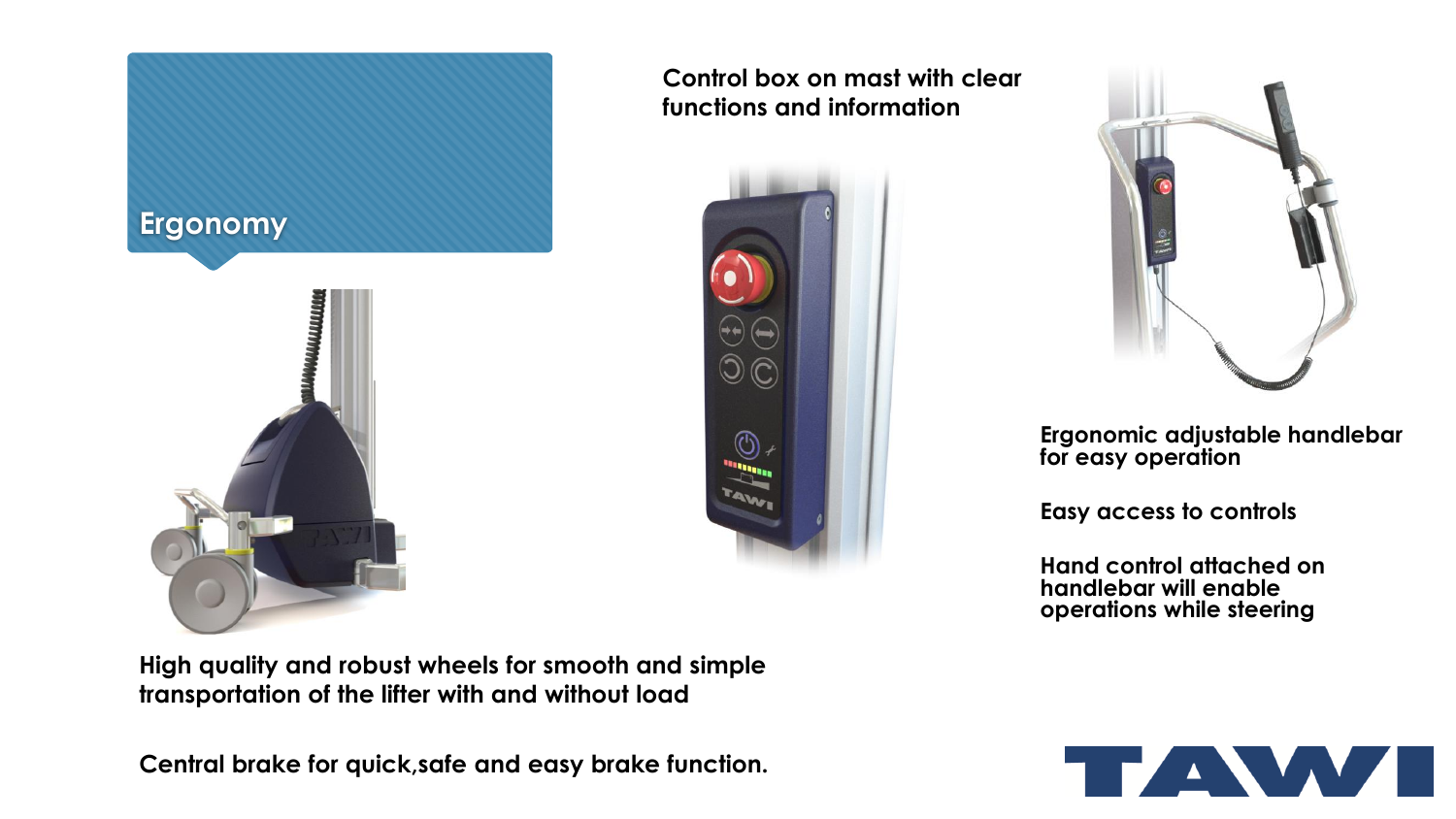### **Economy**



#### **Low maintenance**

Will optimize production time for client

#### **Efficient**

With help of the SmartPack can unit be used in production 24-7, which will optimize production time for client

### **Quality**

The high quality product will ensure client to have a really good machine that will last for along time

#### **Safety**

The Protema is a ergonomic and safe tool to lower the restrain on the operators which leads to less injuries on the staff, which leads to less cost for the company

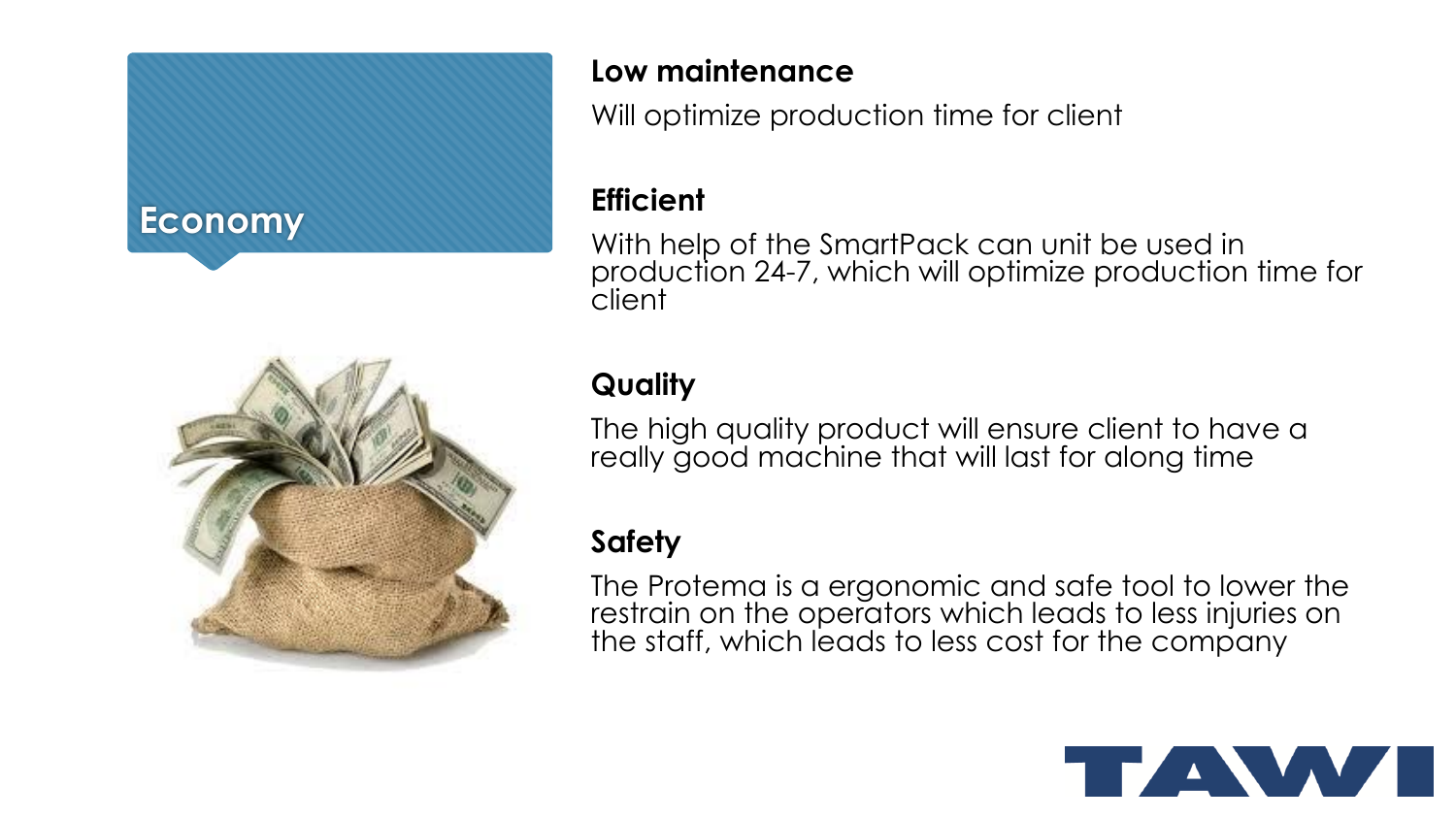



**Tools are divided into three sizes**

**S will fit Pro40 & 80 M will fit Pro140 & 180 L will fit Pro250**

**Many different standard solutions available.**

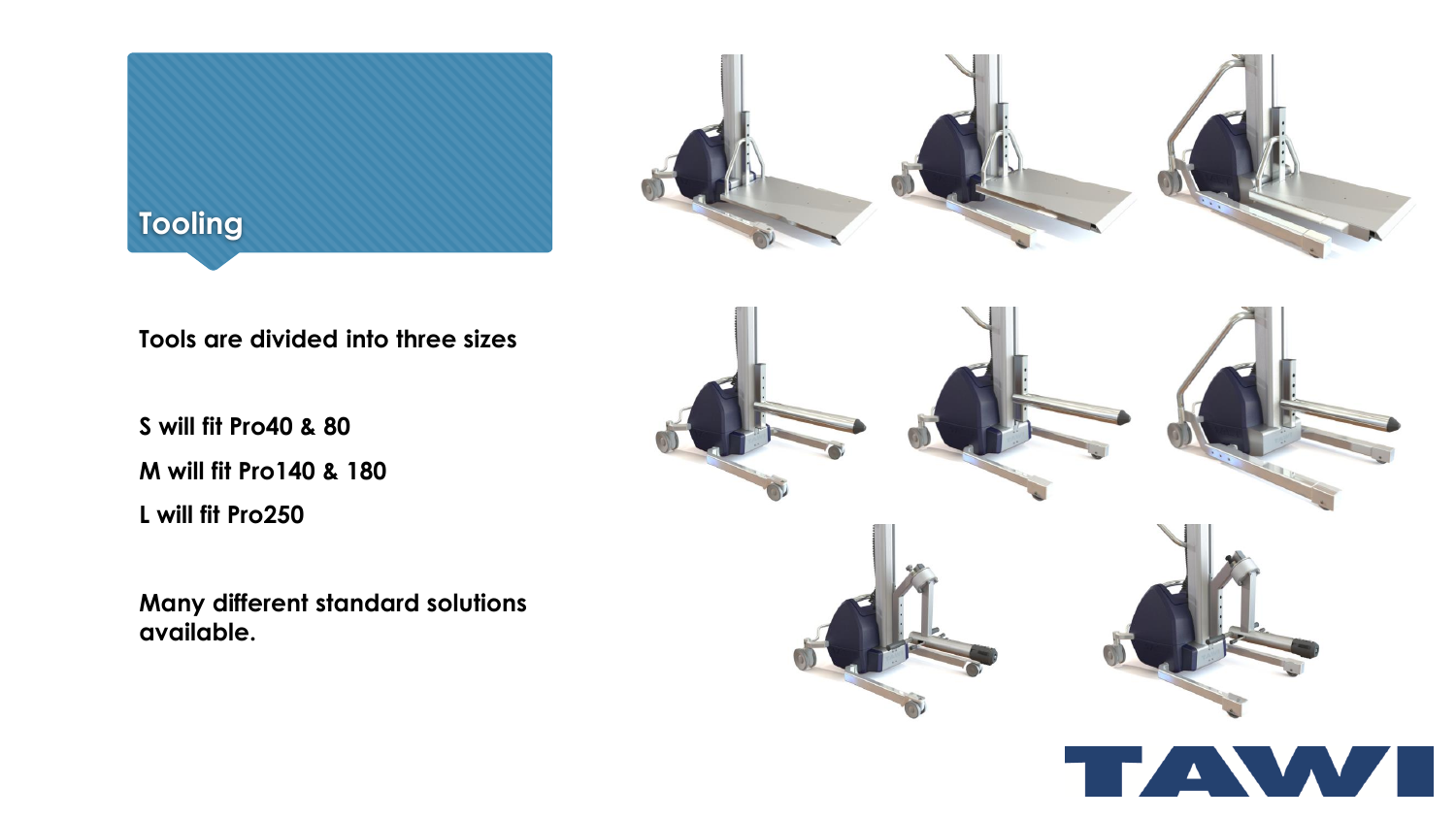### **Addtional features**



### **Stainless steel version**

All models are also available in stainless steel, equipped with a white FDA approved cover, ideal for food manufacturing and pharmaceutical industry